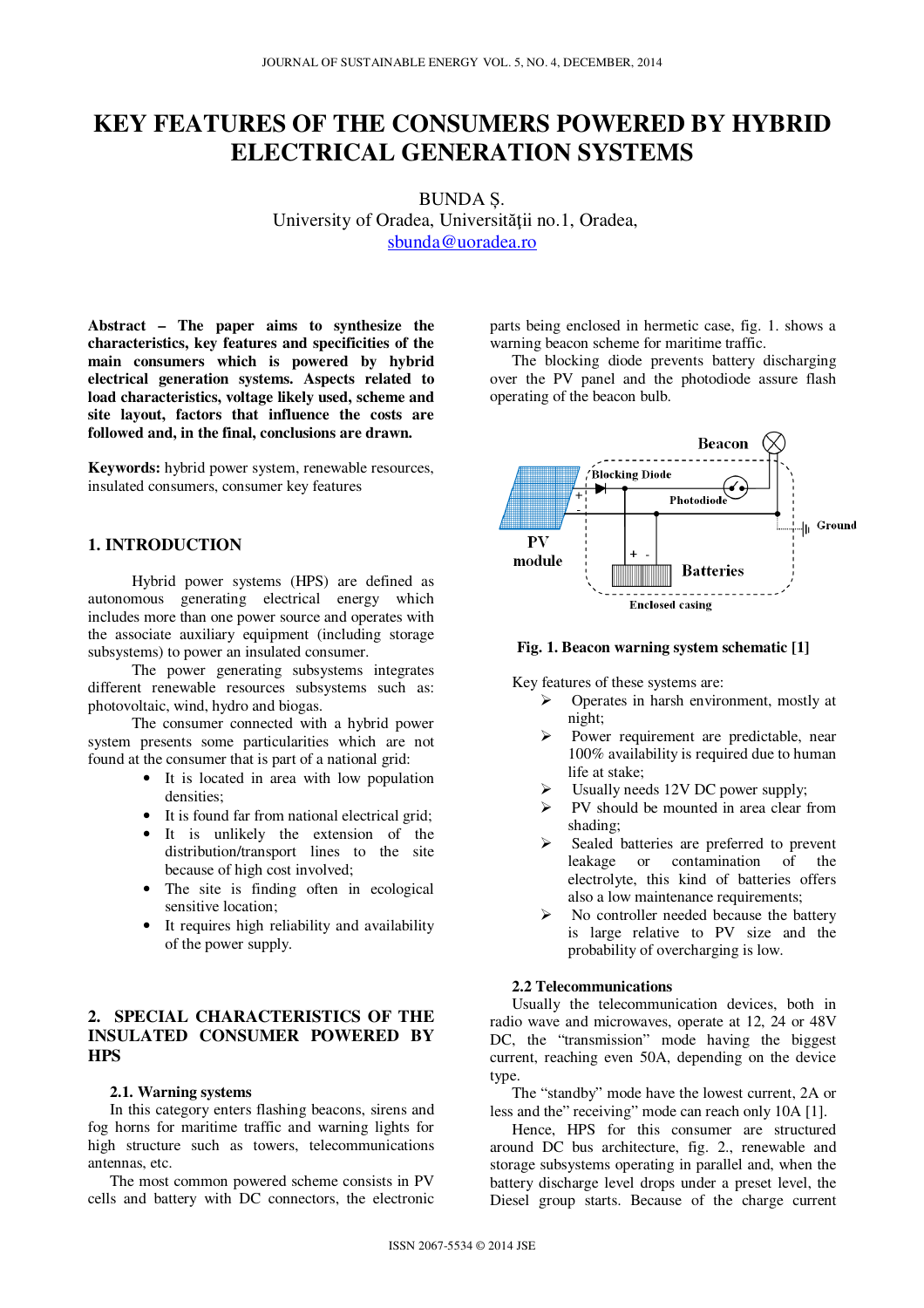levels can be high, and simplicity of the scheme is desired, it can be used multiple charge controller in parallel [1].



## **Fig. 2. DC bus architecture of the HPS for telecommunications [1]**

A particularity of this consumer is that it includes additional loads such as: alarms, ventilations, lighting and small appliances for operator's comfort. Usually these appliances are in AC so, a DC-AC bus architecture is often used for the HPS, fig.3.



## **Fig. 3. Example of DC-AC architecture of the HPS for telecommunications**

#### **2.3. Lighting**

In this category enters a large range of applications such as: security and area lighting, billboards, residential exterior, emergency lighting.

The architecture of the HPS can be either DC bus or DC - AC bus, depending of the bulbs type used. In case of DC-AC bus, the reliability of the inverter is critical and influences the system life duration and costs [1].

Every type of bulb has its own key feature that influence the HPS design, thus [1,2]:

Utilizing DC bulbs leads in lowering the loads needed to be cover by HPS;

- Utilizing AC bulbs increases the installed power, but LED bulbs are the most efficient and lowers the [Ah] required;
- Starting the gas bulbs (mercury vapors and sodium) in cold weather can be a problem;
- Utilizing a well designed reflector or/and diffuser lower the total PV power required.

#### **2.4. Refrigeration**

Refrigeration systems are utilized in remote areas with warm climate where is needed to keep cool medical supply (vaccines, different kind of serum and antidotes, etc.), fresh milk or other important food for the community.

The main features of that kind of consumer are the following [1]:

- DC refrigerators are more energy efficient than equivalent in power AC device;
- If the regular use of ice is required, the AC refrigerator is better or it must utilize a DC device with two separate compressors, because of large amount of power needed;
- Manual defrosting unit lower the power demand;
- Proper training in operate and maintenance of the unit is mandatory, a carless use lead to fail in operate the unit;

The main factors that influence the HPS installed power to supply refrigeration units are [1]:

- Number of utilizes served;
- Insulation quality of the unit;
- Material temperature introduced in the unit;
- Utilization cycle and ambient temperature;
- Type of compressor used (with or without coolers).

## **2.5. Water pumping**

HPS must replace the manual water lifting devices from insulated areas which are used for stock watering and village water supply, or the large Diesel groups driven large irrigations pumps. It must offer simplicity, reliability and low maintenance necessary, a water pumping system driven by HPS are represented in fig. 4.



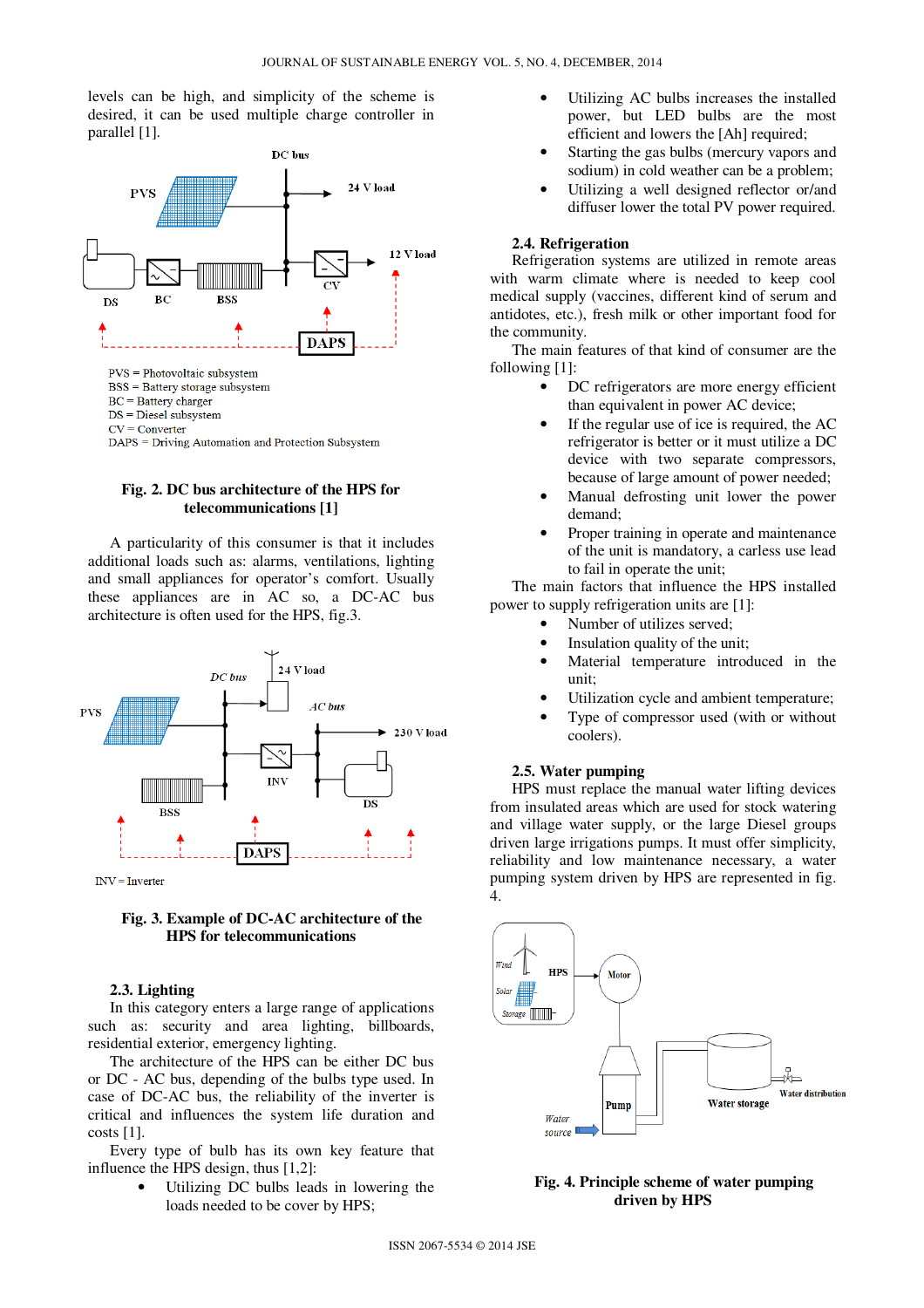Consumers of these systems consist mainly in DC motors at 12-48 V (with or without collector brushes) and AC 230/400V at 50Hz synchronous or asynchronous motors, driven a large variety of pumps types [1,3].

The most commonly used pump configurations are [3]:

- Submersible pump: the motor and the pump are enclosed in to a common case which is submerged in the well. It is used till 20m depth and the pump are centrifugal type;
- Surface pump: the motor is at the surface and the pump is immersed. It is used for deep well (>20m) and the pump is driven by a beam;
- Floating pump: it is used when the water source consist of a pond or lake. The pump and motor are mounted on a floater device, water are driven ashore through a hose.

To assure a continuous water flow the pumping systems has a water storage system, which can be of two types: open basins and enclosed tanks. The main disadvantage of the open basins is that it can be easily contaminated with debris carried by the wind (leafs, dust, etc.). On the other hand the tanks can be expensive and requires a support structure at height [1,3].

The size of a pumping system powered by a HPS depends of the following factors [1,3]:

- Water necessary at the consumer;
- Level and pumping characteristics of water available at source;
- Renewable resource availability on site;
- Climate and temperature variations.

#### **2.6. Cathodic protection**

Corrosion appears at metallic buried structures (pipe lines, reservoirs, etc.) due to differences of the soil properties (ph, moist, ion concentrations,  $O_2$ , etc.). The variation of these parameters can produce a current between two parts of the metallic structure, the part in which the current flow is called cathodic zone and the part in which the current leaves is named anodic. The metal will be corroded in anodic zone, the soil playing the role of electrolyte [4].

Cathodic protection consists in causing a current to flow into the protected zone of a structure. This can be achieved by a small PV based HPS to provide the current needed, at the positive terminal being connected the anode and at the negative terminal the structure itself, fig. 5.

The main characteristics of these systems are [1,4]:

- Injection currents are relatively easy to determine;
- Can be utilized for any type of soil;
- Can be utilized for any type of structure;
- Have low cost per area to protect;
- Have long lifetime (over 40 years).



**Fig. 5. Small HPS for cathodic protection [1,4]**

Because it is a remote autonomous system, the charge controller reliability is critical and the battery must be large enough to accept the charge current in good weather [1].

#### **2.7. Residential**

In this category enters a variety of consumers with different needs and load demands such as: alpine refuges, mountain cottages, vacation homes, homeowners, hamlets and whole insulated community. HPS can be of two types: individual, each house having its own power system (fig. 6) and common, when one large HPS supply power to each consumer via a mini grid (fig. 7).







**Fig. 7. Common HPS**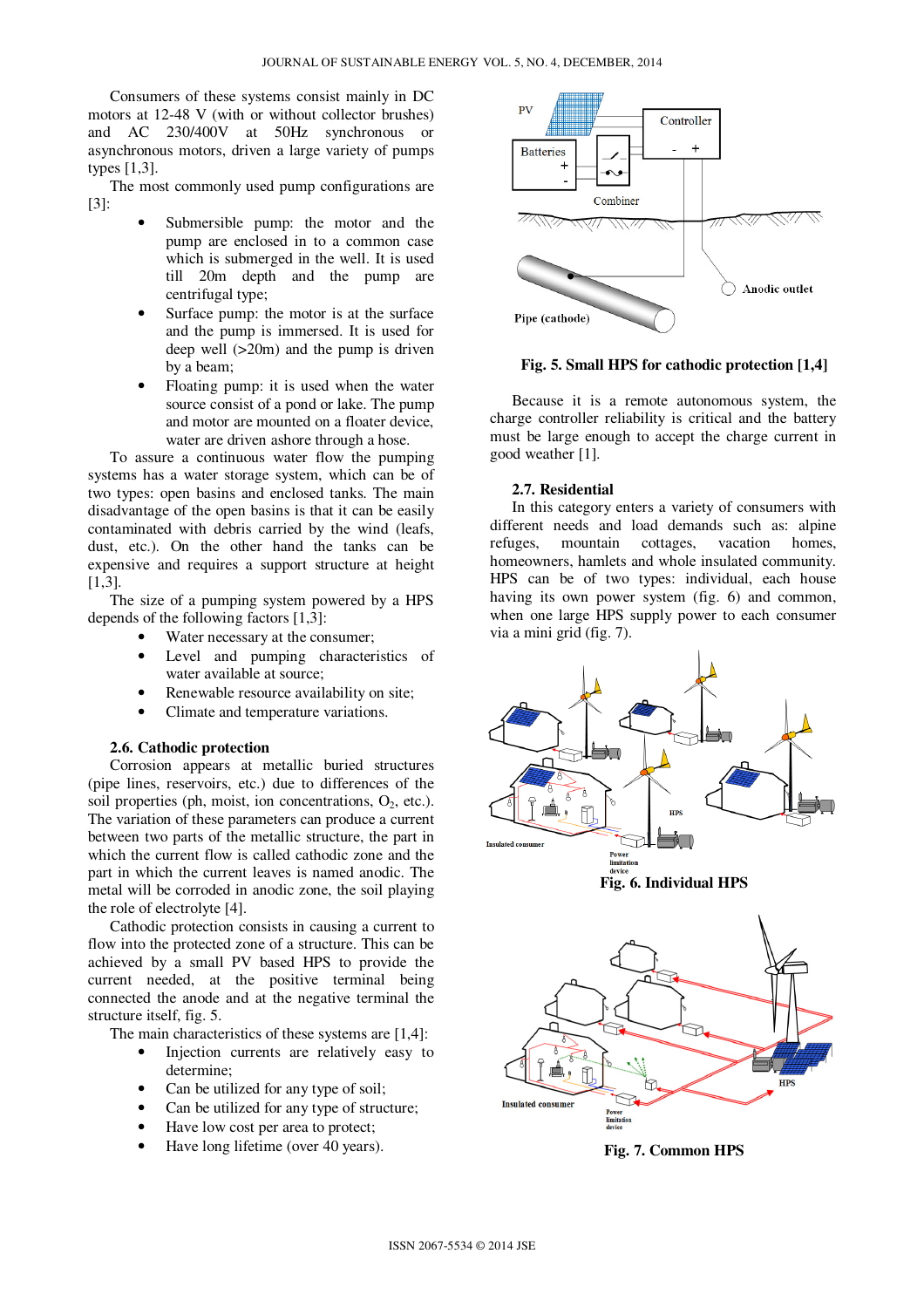Regardless of size and type, the HPS must satisfy the following features:

- To assure power autonomy of the consumer;
- To operate completely autonomous, without any human intervention;
- To supply high quality power at reasonable cost of energy;
- To have initial investment and lifetime cost as low as possible.

To fulfill this entire feature requires efforts both from designers and from consumer's part thus: designers have to take into account all the aspects of HPS implementation and design, choosing the best solution, consumer have to understand all the HPS operating limitation, restraining from all form of power abuse (basically using power limitation device and methods) [5].

## **2.8. Water desalination**

Implementing HPS to water desalination unit can be done in two ways: for small autonomous unit by powering it completely and for large desalination plant by powering only small consumers within (circulation pumps, auxiliary consumers, etc.) in order to reduce the amount of energy used [6,7].

Desalination units are energy intensive and the technology used is a driving factor when it has to be powered by HPS, table 1 presenting typical energy consumptions for different desalination process.

## **Table 1. Power consumption for different type of desalination processes [6]**

|                              | Thermal | Electrical |
|------------------------------|---------|------------|
| Technology                   | Energy  | Energy     |
|                              | [kJ/kg] | [ $kWh/m3$ |
| Sea water                    |         |            |
| Multi-Stage flash            | 190-290 | $4-6$      |
| Multi-Effect Distillation    | 150-290 | $2,5-3$    |
| Compressed Vapor (CV)        |         | $8-12$     |
| Reverse Osmosis (RO) without |         |            |
| energy recovery              |         | $7-10$     |
| Reverse Osmosis (RO) with    |         |            |
| energy recovery              |         | $3-5$      |
|                              |         |            |
| <b>Brackish water</b>        |         |            |
| Reverse Osmosis (RO) without |         |            |
| energy recovery              |         | $1 - 3$    |
| Reverse Osmosis (RO) with    |         |            |
| energy recovery              |         | 1,5-4      |
| Electrodialysis (ED)         |         | $1.5 - 4$  |
|                              |         |            |

Small desalination unit utilizing RO with capacity of  $(5{\text -}15)$ m<sup>3</sup>/day is the most suitable to be powered by HPS because, as shown in table 1, it has low consumption and are the most efficient in terms of flexibility, reliability and maintenance simplicity [6].

 HPS architecture can be with DC-AC buses, the consumer to be fed being an AC motor which drives the pump from RO hydraulic circuit, fig. 8.



## **Fig. 8. Scheme of small RO desalination unit powered by HPS [8]**

 The renewable subsystems can contain, depending on renewable resources availability on site, PV panels and/or wind generation subsystems (WGS). The storage subsystem consists mainly from battery bank, but studies conducted shows that it can be missed from HPS [8].

In order to reduce the costs, controlling the systems can be done by controlling the DC-link with the field oriented induction controllers method in order to produce maximum water quantity in good weather conditions [8].

However a controller based on programmable computer, a battery bank and a Diesel group is mandatory in order to assure high degree of continuous and autonomous operation necessary for remote areas in all weather conditions.

## **3. CONCLUSIONS**

1. The consumers powered by HPS are constituted in a large variety of power and it can include: small beacon devices, telecommunications, lighting, refrigeration, water pumping, cathodic protection, residential and energy intensive desalination units;

2. Consumers has key feature on which must be taken into account when they are connected with a HPS:

- Usually are located in remote area;
- Must be supplied with power in all weather conditions ;
- Often requires high availability of power supply;

3. Consumers are very different in size and operating cycles and their different needs and load demands influence the architecture and size of installed power of the subsystems within HPS;

4. Usually PV based HPS dominates the small loads and WGS in parallel with PV have potential for large loads;